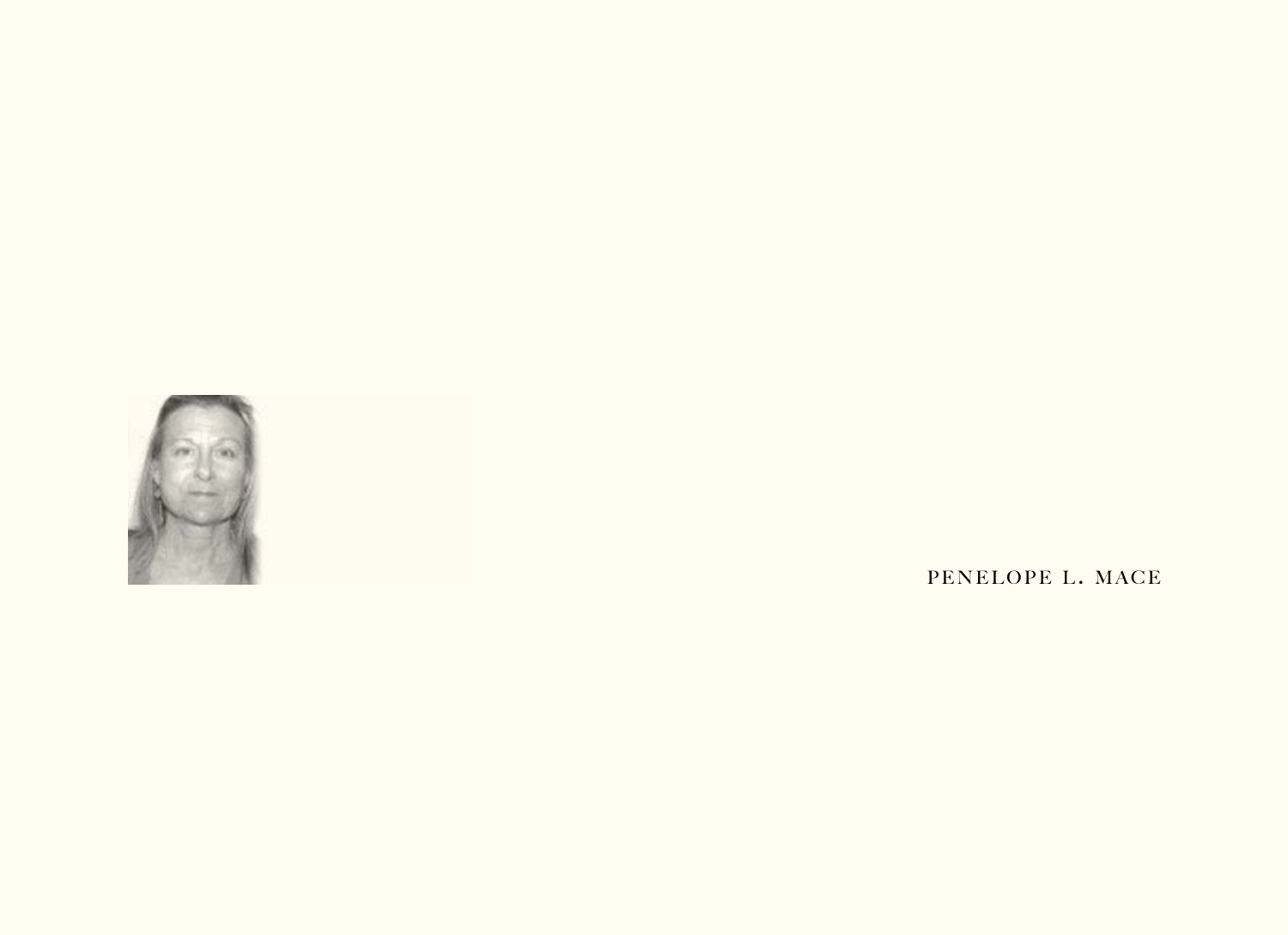## Pharmacists & Celts: mace matches when the set of the set of the set of the set of the set of the set of the set of the set of the set of the set of the set of the set of the set of the set of the set of the set of the set Princeton, 1980

The summer that Margaret turned ten, her mother inherited a house in Princeton. Kailin's grandmother, the only family member who had not long ago given up on Kailin, left her the house and a small trust to pay the taxes. So they moved from Chicago to Grand Street in Princeton. Cedric, Margaret's father, hated Princeton, found it phony and stifling, pretentious and stupid. But it was a free four story town house right in downtown Princeton, walking distance to everything, so when they had no car, which was often, they could get by. He still hated it. Within a few weeks of moving he became depressed and went off somewhere.

It took a while for Margaret and the other children to get used to this rambling house with rooms and rooms and hallways and towering windows and walk in closets big as rooms. All their lives they'd lived in cramped apartments where they could barely breathe and now they could run, indoors. Their favorite feature of the

dusty old place was the two staircases, perfect for hide and seek and other games. Melanie loved all the bathrooms. At first she made a game out of using each one in turn, but some of them barely worked – the toilets welled up and threatened not to empty and it began to stink. A few of the bathrooms still had smatterings of old toiletries, grimy tubes of toothpaste, bottles of cloudy perfume, a hairbrush with a tangle of dry gray hair. The stuff made Melanie queasy but Margaret found it fascinating, it gave her ideas for plays or stories.

 The children noted their father's absence but there was no panic. He'd left before. But, predictably, after a few days, Kailin fell into a state. One morning she told Margaret to watch the others while she went to the store. She walked out and did not come back. That first day and into the evening, the four of them were fine. There was left over Chinese in the fridge, a few eggs, half a loaf of Wonder bread, a whole box of powdered milk. That first night, Margaret and Melanie put the boys to bed and stayed out in the yard until very late pretending that they were the mom and dad and the boys were their children. Margaret always had to be the dad because Melanie refused to be a boy ever in any game and anyway Margaret was older and everyone knew that dads were older than moms. They dragged a sheet and blankets out to the yard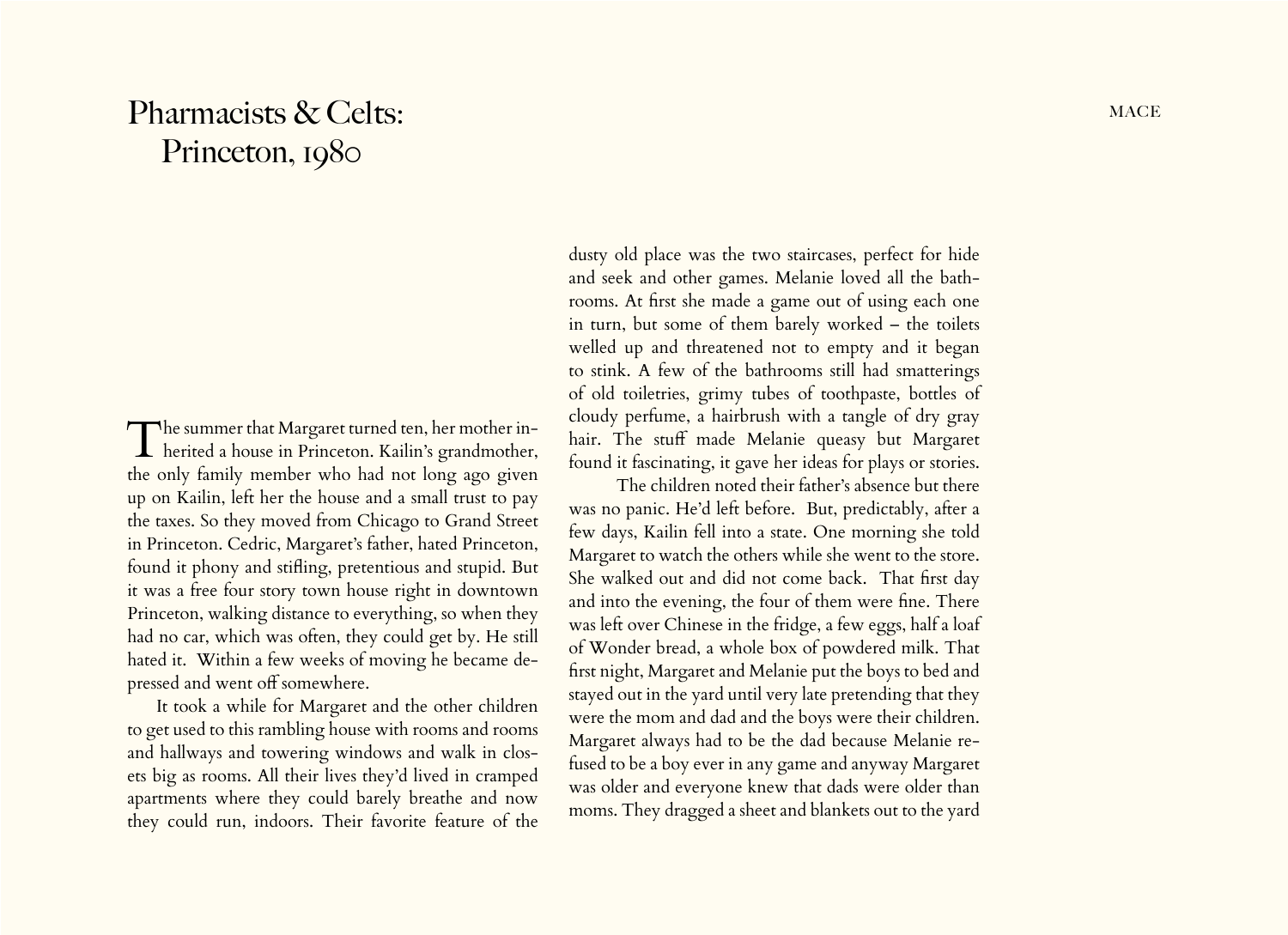and planned to sleep there because it was cool and breezy but something rustled in the bushes and spooked them so they ran inside, not even taking the bedclothes with them. They slept in the boys' room on the dusty carpet without pillows or covers.

The next day around dinner time they ran out of diapers for Kyle. They had no money. Melanie wanted to call their aunt Siobhan, their mother's sister, who they thought lived nearby somewhere in New Jersey although they didn't know where. They didn't know New Jersey. They had visited Princeton maybe twice but had only fuzzy memories of Aunt Siobhan. They did not have her phone number which didn't really matter since they didn't have a phone, at least, they hadn't found one yet. They went looking and finally found one heavy black phone in a dirty corner of the master suite. Of course, it was dead. In Chicago they'd never had phone service so they didn't find the lack disturbing. Margaret knew, but did not tell Melanie, that they could have simply walked to the nearest phone booth, looked up Aunt Siobhan's number and called her collect. Margaret was enjoying her role as head of household, despite the constant battle to defend her status from Melanie who was always alert for any opportunity for mutiny. Usually Margaret could cajole or bully her sister into doing what she wanted and

if all else failed a few smacks did the trick. Even though Melanie was taller and heavier than her older sister, when Margaret became truly angry she was scary.

 On this diaper issue, however, Melanie grew stubborn. She endured several sessions of being smacked, pounded, screamed at, but each time, after she slunk off to nurse her bruises and cry a little, she returned insisting that she wanted to get help. Perhaps she missed their mother and did not wish to admit it. Or perhaps she grew resentful because Margaret had delegated to her all the jobs that she hated, like dishes and scooping out the cat's litter box. Melanie announced that she was going to the neighbor's, to ask for help. They had never met these people but she didn't care. She told Margaret that anybody will help out little kids. The only way Margaret could talk her out of it and thereby maintain control was by insisting that she had a better plan. She got the boys dressed and the four of them walked to the pharmacy on Nassau Street.

In a few years this place would become a CVS, indistinguishable from every other CVS in the world but back then it had a Formica lunch counter, faux red leather stools, family pictures on the walls, and was filled with the smells of over ripe coffee and rubbing alcohol. It was the place in Princeton where working people could get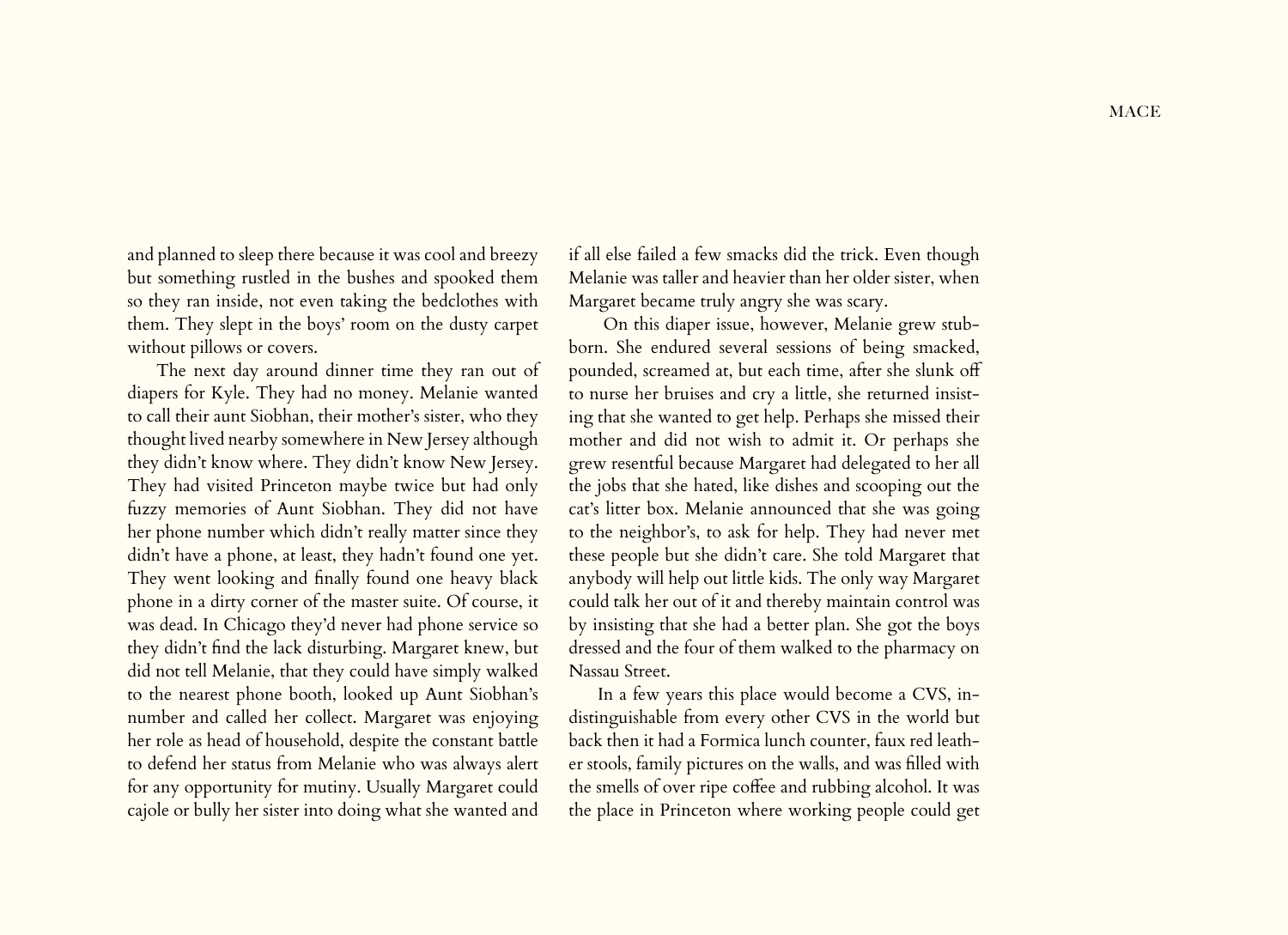a quick, cheap breakfast and page through the *Trentonian.* Margaret had been inside the place once already with her mother. On that initial foray Kailin had managed: a blue black mascara, bright pink lip gloss and a jumbo pack of cinnamon gum that she gave to Margaret to use as bribes on Mel and Kenny. Kailin declared the place easy and told Margaret they'd go back soon.

The owners back then were a husband and wife named Bob and Sarah, he with a thick black moustache and she with a pear shaped presence half his height, both of them wearing tight blue uniforms and big square plastic name tags. The sight of those uniforms along with the occasional whiff of medicine stuff in the air made Margaret's stomach flip. It was reminiscent of doctors, nurses, social workers, all of them with their crisp clothes and rat a tat speeches, all of them determined to do something to you that you knew you were going to hate.

Margaret told Melanie to stay outside with the boys. She found the pharmacist and his round wife perched in their loft in the back, above all the cold tablets and ointments. Craning her neck to try and make eye contact as she spoke, she launched into the routine she had prepared in her head on the walk over and she thought it went well. She remembered to say 'sir' and 'ma'am a lot and they listened and the wife's big plastered on smile never wavered as Margaret went on about losing the money for the diapers and how her mother was sick in bed and had just fallen asleep, poor mommy, first time in days and, and - the big finish where she promised, really promised, to bring them the money the moment her daddy got home from work that night. Quickly, reasonably, she added that she would call him now, of course, but they had just moved here and he had a new job and she did not know his number. Out of breath, a little flushed, she beamed from one to the other and waited.

The wife nodded serenely and asked where this baby was, the one who needed the diapers. Margaret pointed to the front where they could see Melanie outside, scowling, one hand on each squirming boy. It made Margaret wince inside the way the woman talked to her in a loud, thick voice, as if she thought Margaret stupid or deaf but she kept smiling and nodding. The wife went to the door and brought the others inside. Bob told Margaret to go ahead and get whatever she needed and bring it to the register in front. As she went looking for toddler sized diapers the wife seated Mel and the boys at the counter and offered them ice cream. Melanie rolled her eyes and asked for grilled cheese with tomato on rye bread, with real butter and Swiss cheese, well toasted, and please make sure the cheese is really melted. Of course,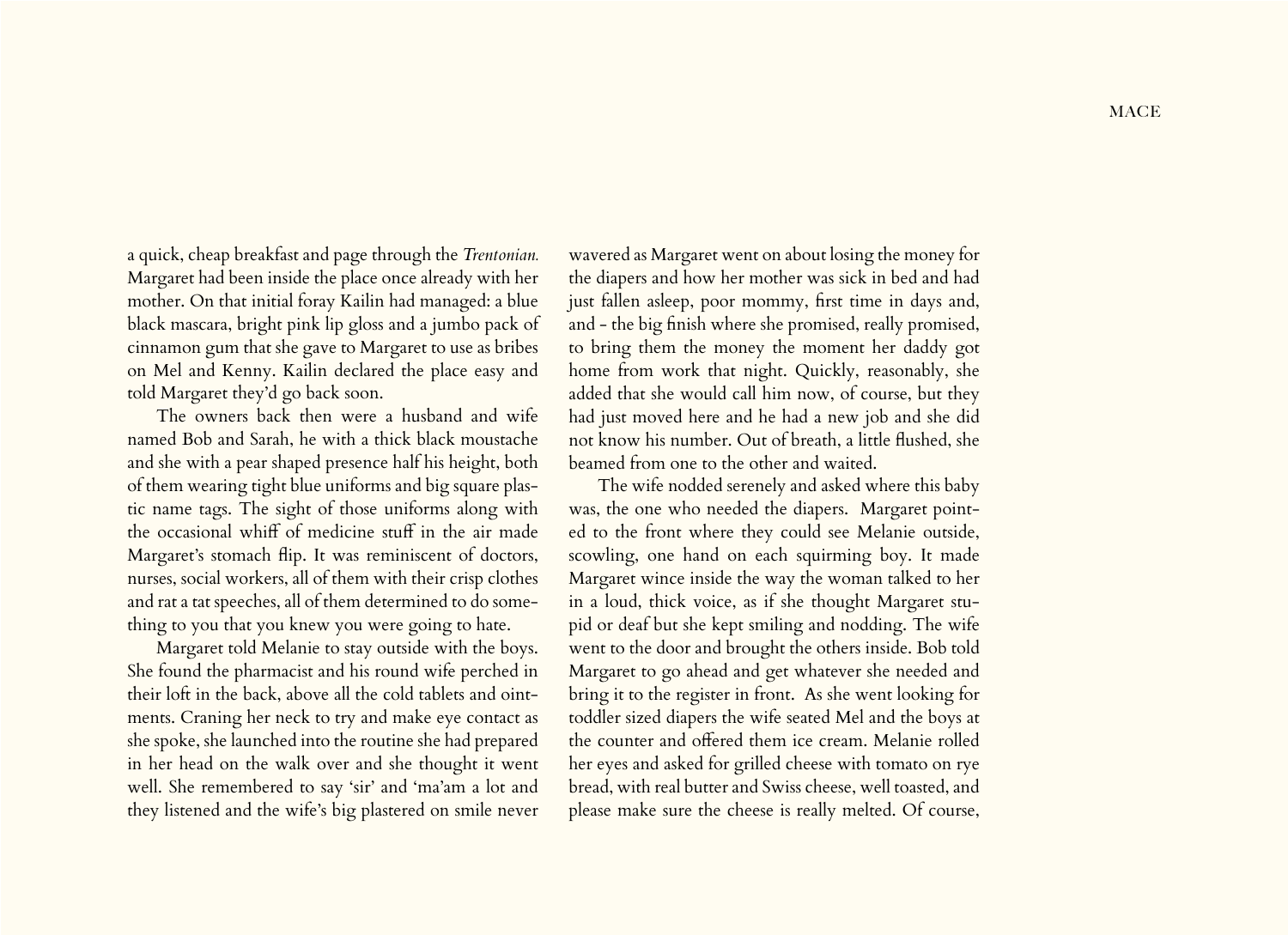they didn't have anything like that so she tossed her hair and said, fine, she would just have a glass of water. With crushed ice.

The boys got their ice cream in little metal dishes just as Margaret was lugging a column of toddler sized diaper boxes to the front and thinking that she should get more stuff if they were letting her get away with this -what did they need most - maybe sliced cheese or bread? Lunch meat? Soda? She wasn't sure what all they had in the place, but there was a huge refrigerator on the one side and an aisle of canned goods, so she was going to take a look. Maybe tuna fish and noodle soup. Both boys would eat that stuff without complaining.

Just then, as she made a second trip to the front with more diapers and baby wipes someone from the back called her name. She turned around to see Bob and his wide little wife standing with a pair of cops. She let the boxes fall and could feel Mel glaring at her from across the store.

The next thing she knew they were all in a barren room at the police station talking to a social worker. Normally, for the Juster children, the rules for the social worker chat over the obligatory order of pizza or ice cream were about the same as those followed by prisoners of war: name, address, age, no more. But in this case

Margaret made an exception. The social worker was a relaxed African American woman with a quick smile and an ample figure who sat down opposite Margaret and, after the introductions, fixed her with a look and said, you know what I think? I think you get stuck with everything. The other kids, the housework, the meals -even talking to people like me. So don't. Just eat your pizza. Have a soda. Take a load off. You think about what you want to do. I'll be back and see what you have to say.

Then she left them.

Still there wasn't much to tell, even to someone nice and the four of them would have wound up in foster care if Margaret had not been able to spell her aunt's first and last names - Siobhan Feighry. The social worker told Margaret that she had never heard the name Siobhan before (pronounced shh-VONN) and certainly would never have been able to spell Feighry, (pronounced FEARee). Margaret recounted what her mother had told her, that Aunt Siobhan had decided to use the old Celtic spelling of her last name, simplified to Ferry or Feary by many outside of Ireland, and that Siobhan was Celtic for Joan. With a good natured laugh the social worker told Margaret that it was a good thing she was such a smart little girl because she could never in a million years have found her aunt without her help.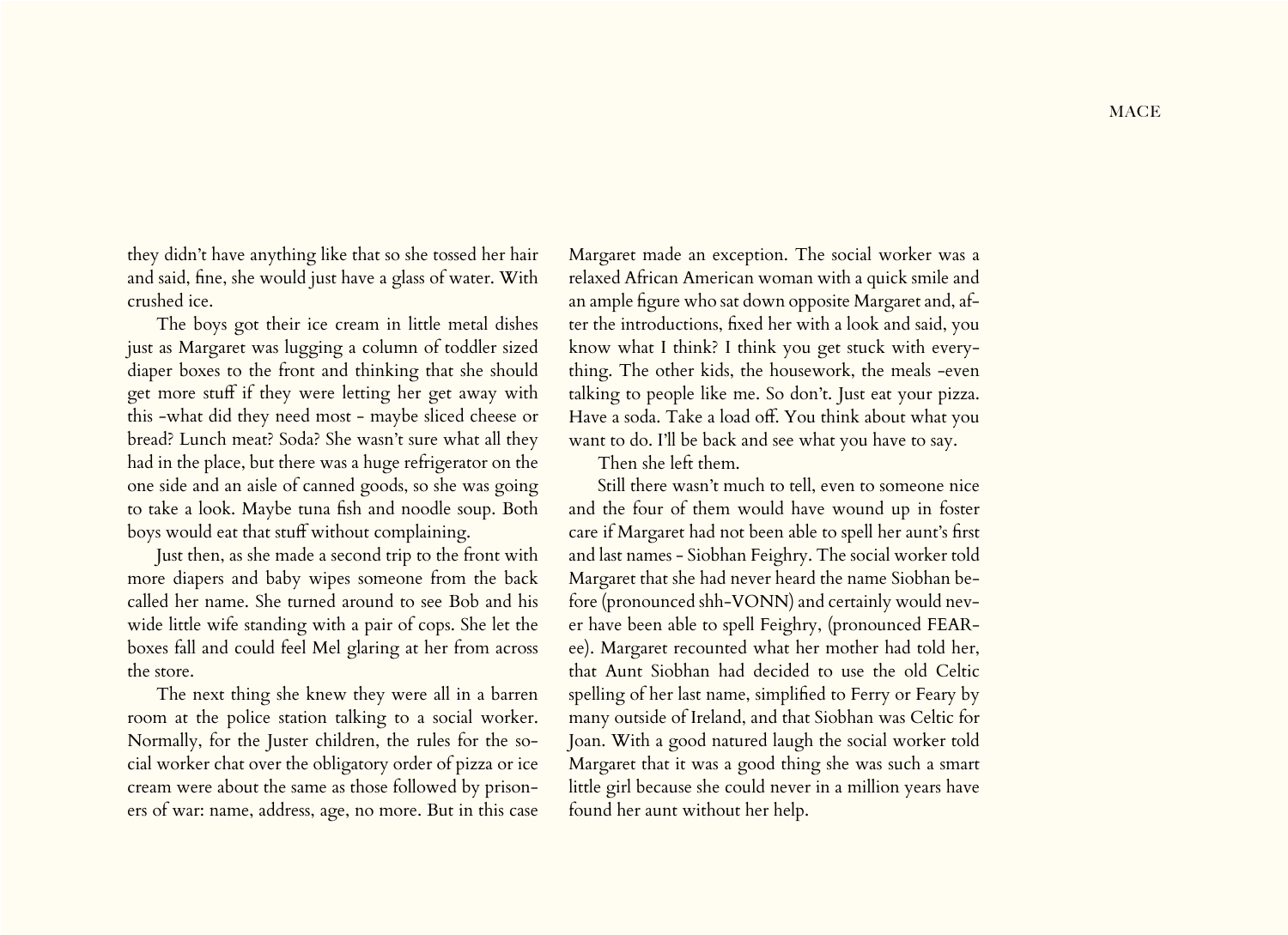Of course, later, Margaret's mother was furious with her on all counts, for getting caught in a lie by the pharmacists (meaning that now they knew to be wary of the family) and for not thinking straight and just calling Siobhan herself and dealing with it "privately" by which her mother meant, without involving family court. The child endangerment charges would be later be dropped, with the stipulation that both Cedric and Kailin attend parenting classes, which they never did.

Margaret did not know what to expect from Aunt Siobhan. She recalled her vaguely as a tall thin woman who did not look anything like Margaret's mother but when she breezed into the police station her tailored clothes, swept up hair and gold jewelry made Margaret think of a lady on TV playing maybe a lawyer or doctor. Suddenly she was acutely aware of their dirty shoes and ragged clothes, of Kenny's over grown hair sticking up and the smears of dried tomato sauce on Kyle's chin. The four of them stared at their aunt and said nothing. Siobhan looked from one to the next, frowning, and said nothing. Margaret wanted to run away.

Siobhan spent what seemed to Margaret an eternity off somewhere with the cops and the social worker and when they emerged all looked unhappy except for the well-padded social worker who did not exactly hug

them but touched each one gently, briefly, smoothing down Kenny's hair, giving Kyle a tap on his cheek that made him smile, putting a hand gently on Mel's shoulder. When she came to Margaret she held out her hand and Margaret took it. Margaret realized later it was the first and only time she'd ever shaken hands with anyone. She told them to try and get some sleep tonight and not worry and she would be by to visit them soon. They never saw her again.

Siobhan swore it was the second time they had been to her house, which she described to them as a three story condo with many unusual features. They did not respond so she told them in detail about the time they had visited with their mother a while back and Margaret and Melanie nodded and made sounds of agreement but they recalled little .Kyle dozed on Margaret's lap. Kenny who had sidled his way into a spot in the front seat, had a lot of questions: did she have TV (yes), where would they sleep (spare room, twin beds), could he have pizza (no, she was told they just had pizza); did she have a dog (no,no no animals in the house); are you married (yes, my husband your Uncle Claymar is away for work); can I play the car radio(no, and please be quiet now you're giving me a headache). Melanie of course was his little cheer leader adding, yes, yes, what about that, yeah, wow, to his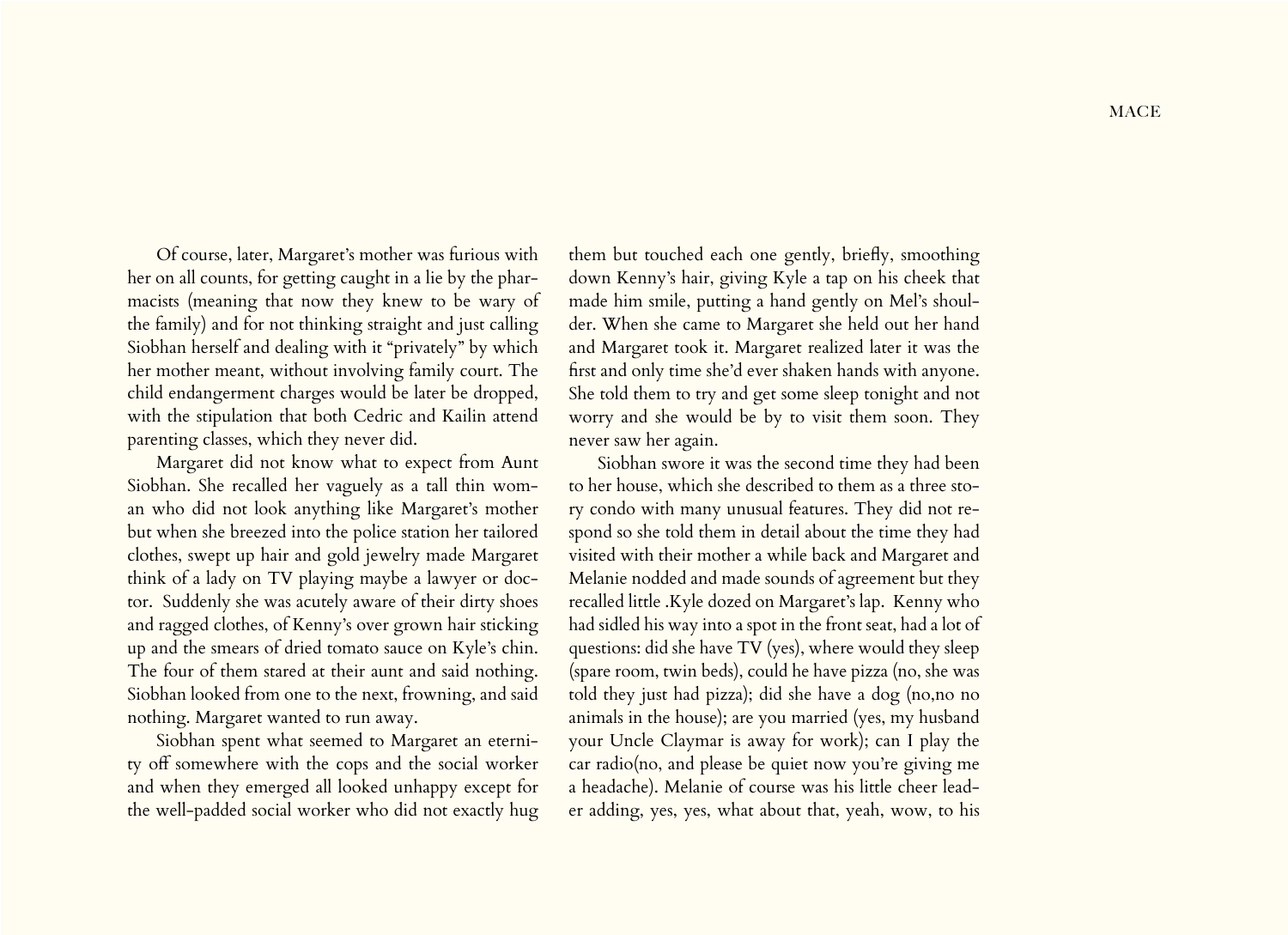every question, as she always did, as Margaret sat there gripping Kyle's dead weight on her lap, her thighs going numb, fuming, thinking, yeah, she always goes in with him, doesn't she? She can't keep her stupid mouth shut, can she? Well, she's gonna regret it. Soon as this is over, boy, is she ever.

After a decent interval Margaret asked her only question: who would take care of Mitzy, their cat?

This little surprise visit with Aunt Siobhan would be the first of several over the next few years until Margaret and Melanie leaned how to make some money on their own and keep it quiet when their parents went off for days. Years later Margaret would recall with vivid clarity only a few incidents, a few details from those visits, such as Siobhan's way of saying, "pleeeeezzzzz…" when she really meant, *stop, stop, whatever you are doing this instant, stop.* So when, for example, they got to her house that night and made their way inside, Kyle stumbling and whimpering with fatigue, Kenny hyper alert and jabbering about her cool place and where was the TV and what videos did she have, and did she have any soda, Siobhan clapped her hands to her head and emitted her first long dramatic "pleeeeeezzz" of the visit. A minute later, when Kyle headed right for the thick white rug in the den and threw himself down, she repeated her long 'please' and

Margaret went running to get him.

He needed to be changed. The social worker had given Siobhan a black garbage bag of supplies including diapers but Siobhan did not know what to do so Margaret changed him. In the downstairs bathroom. On the floor. Not on the vaguely Southwestern throw rug, which Siobhan snatched up and put away, but on a faded beach towel that she fished out of a storage space, then meticulously folded and centered, checking twice that he could fit on it without touching anything, even the floor. She watched intently as Margaret carefully used the baby wipes and flushed them all but when Margaret asked for a towel to dry him she looked panic stricken and rushed off, returning with a handful of ripped old rags. It was all right, she assured Margaret, the housekeeper washed those cleaning rags in hot water and bleach once a week. Margaret stared then finally took one and inspected it closely on both sides before patting him down, as lightly as she could manage.

I'm going to need some diaper rash stuff for him, Margaret told her. She knew his butt must hurt but at this point he was too tired to scream.

Siobhan disappeared and came back with a small jar of Vaseline which Margaret refused to use. A&D, she told her aunt, who stood over her with the jar in her out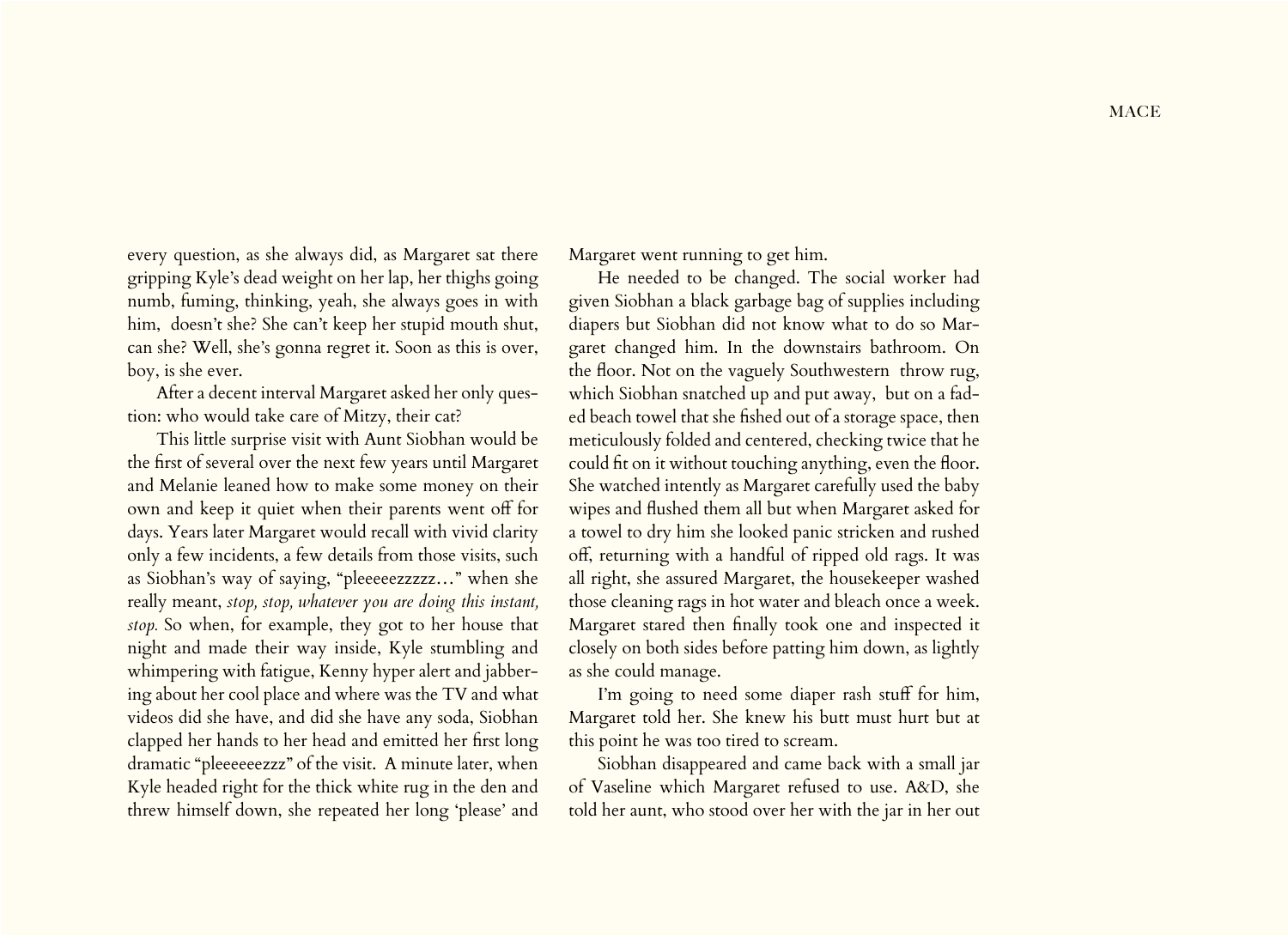stretched hand. Her nails were pink and perfect. A&D, Margaret repeated. That's what we use.

I think this is fine, Siobhan said in a tight voice, holding out the jar. Just use it.

No thanks, Margaret said.

Really, I think it's fine and I insist.

Margaret turned away and fastened up the diaper, then picked him up as he thrashed his legs and spilled a few tears from his half-closed eyes. She pushed past her silent aunt who still held the Vaseline jar in her hand and went to the guest room with the twin beds where Mel and Kenny, in compliance with Siobhan's directive, were sitting on the floor between the beds.

You all have to get baths now, Siobhan said.

Kyle had fallen asleep in Margaret's arms so she eased him down on the colorful area rug where he sighed and turned over on his stomach pushing his newly cleaned rump in the air.

In a loud voice, Kenny announced that he did not want a bath. Margaret fixed him with a look. Siobhan left the room and came back with towels and washcloths.

I'm not goin' first, Kenny announced then saw Margaret's face and, scowling, grabbed a towel and stomped into the adjoining bathroom.

In a few minutes he emerged, complaining that these

new pj's made him itch. He'd been so quick that Margaret knew for sure he'd barely got into the water let alone washed but she said nothing. The girls bathed together and came out wearing the stiff too big nighties the social worker had provided. Kenny was already in bed but still wheedling.

Can't we get a pizza, please, please, Aunt Siobhan? I'm still hungry and I promise I'll clean up after, I'll do the dishes, anything you want.

Siobhan sat primly on the other twin bed which she had crisply turned down and ignored him. Him now, she said, pointing at Kyle.

Margaret said, what?

He gets his bath now. Please wake him up.

You can't wake him up now. Why not?

He'll have a holy- uh - fit. (she almost said, shit fit, then caught herself) He'll get all upset. He'll keep us the whole night.

Siobhan's face fell and she stared down at the chubby toddler with his blackened feet and food stained face, his back rising and falling gently. What's the matter with him?

Nothing. He's asleep. I'll give him a bath in the morning.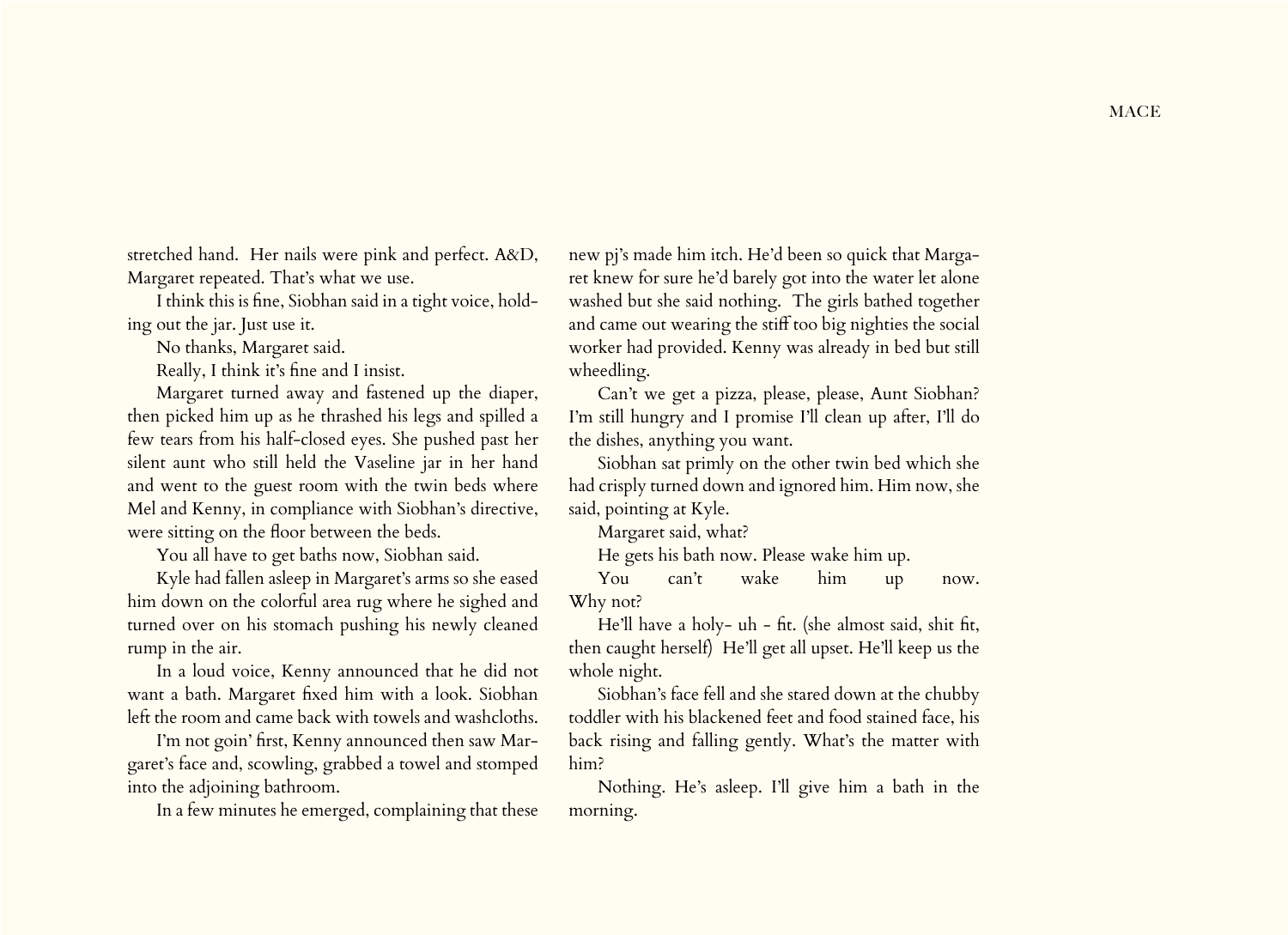She seemed to consider then folded her arms and aimed a look at Margaret and in that moment Margaret sensed a distinctly chilling resemblance between her mother and this woman who understood nothing, who had everything. She said, I'm sorry, that is not acceptable. He's utterly filthy. He is not getting into my clean bed like that. Wake him up. Please.

Eventually Margaret was reduced to pleading. It did not escape the notice of Kenny and Mel that this skinny woman in a gray suit had reduced their sister to such a point. Even Kailin could not accomplish that anymore. With her, Margaret knew how to negotiate. The two of them watched the exchange as if they were center court at Wimbledon, their heads snapping back and forth. Kenny forgot about pizza and TV. This was better.

The compromise: Kyle would sleep on the floor. Margaret stayed with him between the twin beds, the two of them covered by the old beach towel, another rolled up towel for a pillow. In the morning, Margaret was sore and stiff but she got him into the tub before anyone else awoke. Whenever she got into the tub with him he loved his bath and would even let her shampoo his thick red hair without screaming. So they both got a good scrub and she dressed him in the ugly clothes the social worker had provided.

It was a few days before Kailin resurfaced and proceeded to talk her way through the system. Initially, she was allowed to see them only when the social worker, never the same one twice, brought her to Siobhan's and stayed right there in the same room with them but still she managed to cajole her sister into loaning her money, clothes, shoes, earrings, so that by the time her court date rolled around she was the classiest person in the room. And she could rap a line of course, always could. She had grown up in a family of lawyers and judges, minor politicians. She knew where their buttons were and just how to hit them.

Finally, she took the children home.

Cedric stayed missing a while longer. By the time he reappeared there were only the legalities to contend with.

On the day that Kailin arrived to take them, they were more than ready to leave Siobhan's. She had not wished to use any vacation time on them so she had pressed her housekeeper into service as babysitter and clearly the woman resented it. Margaret overheard her telling Siobhan one night that Kyle must be retarded: he was three years old, still in diapers and couldn't talk.

Margaret leaped to the doorway and screamed that he could talk fine when he wanted to and that she hadn't